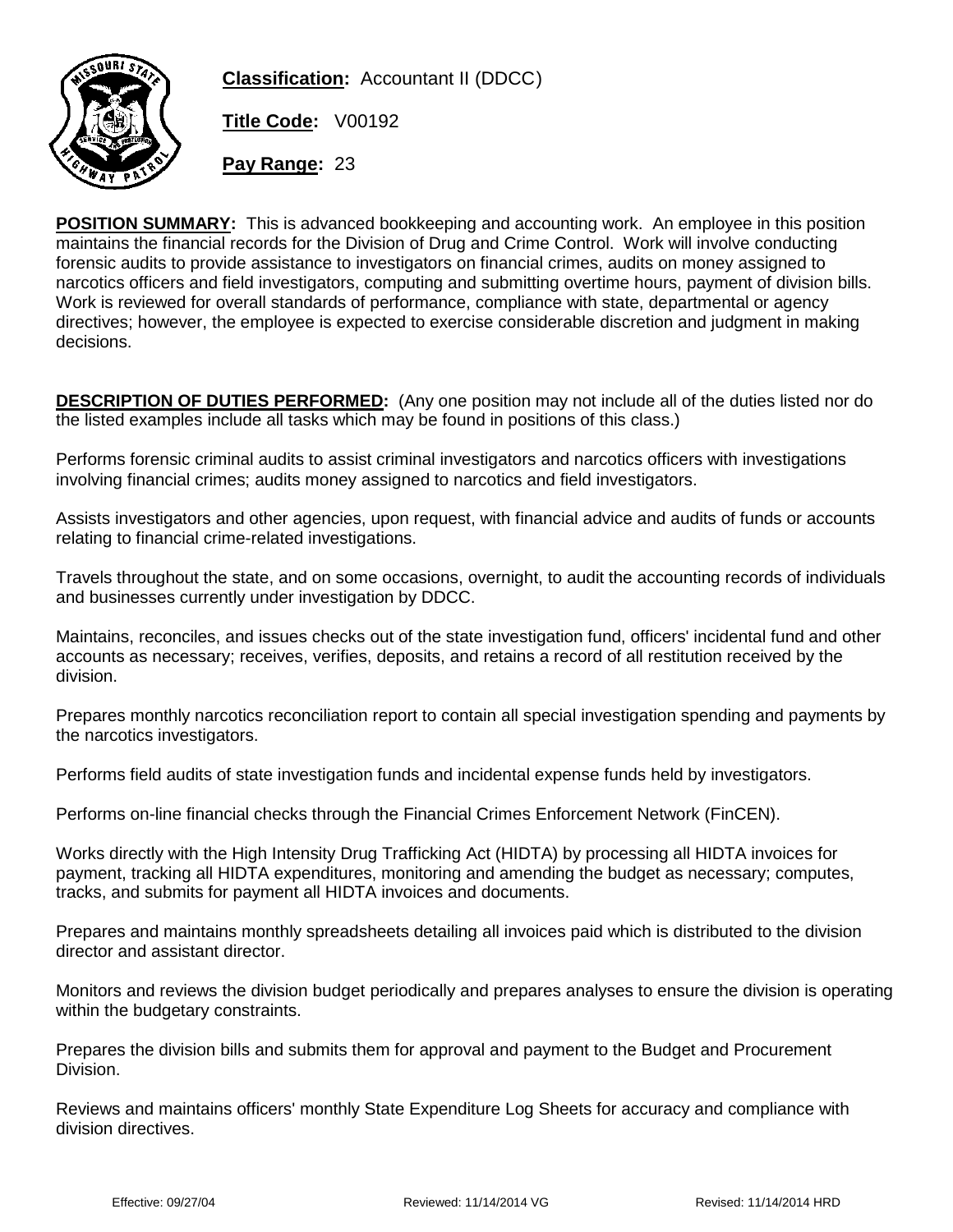## **Classification:** Accountant II (DDCC) **Page 2**

Computes overtime hours for officers and submits them to the Budget and Procurement Division for payment; tracks money spent out of each grant to ensure payments are within the allotted amount.

Serves as liaison with vendors on all billing matters.

Testifies in court concerning involvement in criminal cases.

Performs other related work as assigned.

**REQUIRED KNOWLEDGE, SKILLS, AND ABILITIES:** Working knowledge of accounting principles and practices and ability to apply them to varied accounting transactions.

Ability to perform detailed work using statistical and financial data.

Ability to think logically and to analyze and interpret problems assigned.

Ability to make decisions in accordance with laws, policies, and regulations and apply these to work problems.

Ability to travel to various locations throughout the state for possible overnight training seminars, field audits, financial crime investigations, etc.

Ability to operate a personal computer and applicable accounting software.

Possess the skill to operate a calculator with a high degree of accuracy.

Ability to operate basic office equipment as detailed in the description of duties.

Ability to handle restricted and confidential information in a professional manner and maintain the information as such.

Ability to communicate in English clearly and concisely, both orally and in writing.

Ability to establish and maintain harmonious working relations with others.

Ability to work with material that may be of a sexual nature relating to criminal activity (e.g., written material, photographs, and/or verbal language, etc.).

Ability to work hours as assigned.